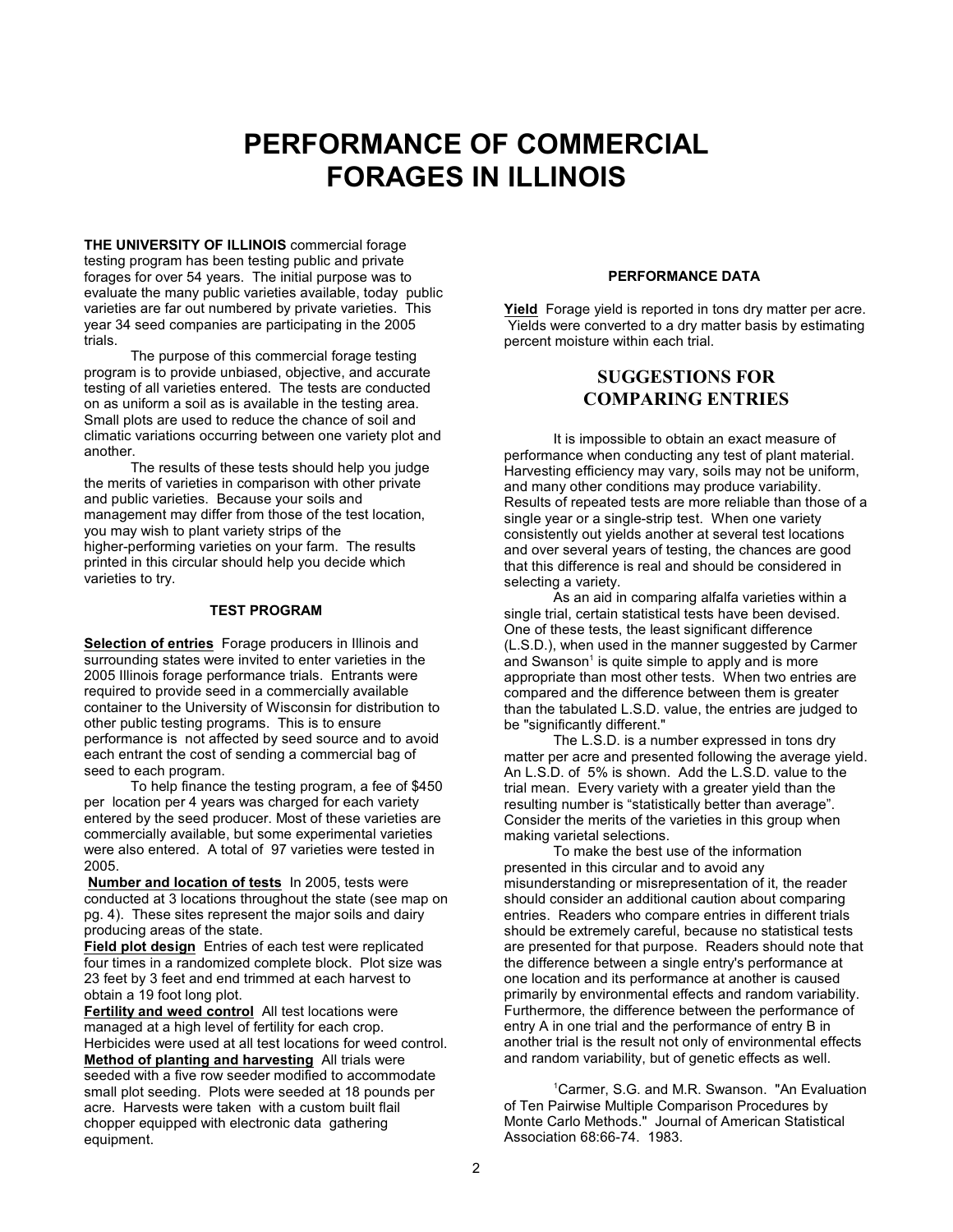#### **2005 TEST FIELDS**

#### **Freeport**

Location: Stephenson county, north of Freeport, north central Illinois.

Cooperators: Dave and Mike Macomber.

#### **Urbana**

Location: University of Illinois, Crop Sciences Research and Education Center, Champaign county, east central Illinois.

Cooperators: Robert Dunker; agronomist, Mike Kleiss; farm foreman.

#### **Belleville**

Location: Southern Illinois University Research Center, east of Belleville, St. Clair county.

Cooperators: Ed Varsa; research director; Ron Krausz; field manager.

**2005 GROWING SEASON RAINFALL**

| Location   | April May June July Aug  |
|------------|--------------------------|
| Freeport   | 1.70 3.80 2.20 1.16 7.23 |
| Urbana     | 3.98 4.50 4.08 5.67 4.29 |
| Belleville | 2.85 8.72 2.18 6.75 5.22 |

#### **SOURCES OF SEED**

**AgriPro**, AgriPro Seeds, Inc., R.R. 2, Hwy 30 East, Ames, IA 50010

**Allied Seed**, Allied Seed, L.L.C., 1108 Hilldale Dr., Macon, MO 63552

**Ampac**, Ampac Seed Co., P.O. Box 318, Tangent, OR 97389

**Beck, Beck's Hybrids, 6767 E 276<sup>th</sup>, Atlanta, IN 46031** 

**Bio Plant**, Bio Plant Research, P.O. Box 320, Camp Point, IL 62320

**Cebeco**, Cebeco International Seeds, Inc., P.O. Box 229 / 175 W. "H" Street, Halsey, OR 97333

**Croplan Genetics**, Croplan Genetics, P.O. 64406, St. Paul, MN 55164-0406

**Dairyland**, Dairyland Seed Co., P.O. Box 958, West Bend, WI 53095

**Dekalb**, Monsanto, 800 N Lindbergh Blvd., St. Louis, MO 63167

**DLF Int'l Seeds**, DLF- International Seeds. Inc., P.O. Box 229, Halsey, OR 97348

**Forage Genetics, Forage Genetics, 1897 195<sup>th</sup> St., Boone,** IA 50036

**Emerald,** Emerald Commodities, Inc., 32041 Cartney Dr. Harrisburg, OR 97466

**Garst**, Garst Seed Co., 2369-330th St, P.O. Box 500, Slater, IA 50244

**George Keller**, George Keller & Sons Co., P.O. Box 490, 909 Maine St., Quincy, IL 62306-0490

**Great Plains,** Great Plains Research Co., Inc., 3624 Kildaire Farm Rd., Apex, NC 27539

**Growmark**, Growmark Inc., 1701 Towanda Ave., Bloomington, IL 61701

**Hoffman, Hoffman Seed House, 200 E 4<sup>th</sup> St., Hoffman, IL** 62250

**Hughes,** Hughes Hybrids, 206 N Hughes Rd., Woodstock, IL 60098

**Improved Forages**, Improved Forages, P.O. Box 230, Lake Oswego, OR 97034

**Journey Brand**, Fontanelle Hybrids, 10981 8<sup>th</sup> St., Fontanelle, NE 68044

**Lewis Seed**, Lewis Seed Co., 33820 Linn-West Dr. Shedd, OR 97377

**Mycogen,** Mycogen Seeds, 9330 Zionsville Rd., Indianapolis, IN 46268

**Ottilie**, Ottilie RO Seed, 1462 Sanford Ave., Marshalltown, IA 50158

**Pennington Seed**, Pennington Seed, Inc. of Oregon, Lebanon, OR 98355

**PGI**, PGI Alfalfa, Inc., 225 West 1<sup>st</sup> St., Story City, IA 50248 **Pickseed West**, Pickseed West Inc., P.O. Box 888, Tanget, OR 97389

**Pioneer**, Pioneer Hi-bred International, Inc., 14171 Carole Dr., Bloomington, IL 61704

**Power Seeds**, 658 Larner Line, RR 1, Fraserville, Ont. Canada, K0L 1VO

**Public Varieties**, Various sources

**Renk ,** Renk Seed Co., 6800 Willburn Rd., Sun Prairie, WI 53590

**Schultz**, Schultz Turf and Forage Seed, P.O. Box 1623, Effingham, IL 62401

**Seed Research**, Seed Research of Oregon, 27630 Llewellyn Rd. Corvalis, OR 97333

**Smith Farms,** Loren J Smith Farms, 30361 Loren Lane, Corvallis, OR 97333

**Smith Seed**, Smith Seed Services**,** P.O. Box 288, Halsey OR 97348

**Target,** Target Seed, P.O. Box 300, Parma, ID 83660

#### **2005 FORAGE LOCATIONS**

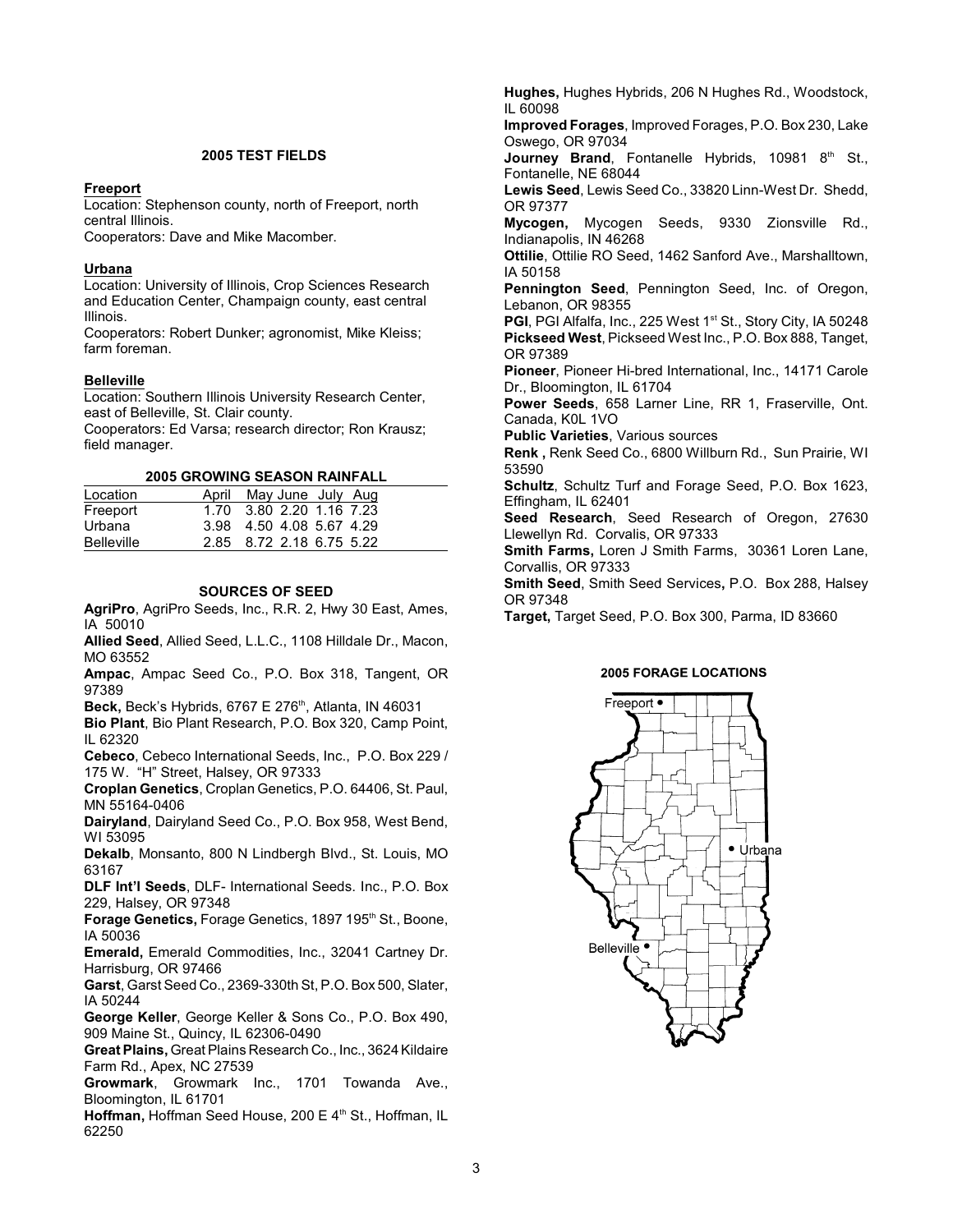## **2005 Alfalfa and Forage Grass Entries**

| * experimental                   |                                    |   |         | Freeport     |   |                      |   | <b>UrbaBalleville</b> |
|----------------------------------|------------------------------------|---|---------|--------------|---|----------------------|---|-----------------------|
| <b>Company-Brand</b>             | <b>Variety</b>                     |   |         |              |   | 02 03 04 05 02 04 03 |   |                       |
| JOURNEY BRAND                    | 204 HYBRID                         |   | x       |              |   |                      |   |                       |
| <b>HUGHES</b>                    | 321 HYB <sup>*</sup>               |   |         | x            |   |                      |   |                       |
| <b>FORAGE GENETICS</b>           | 42H167*<br>.                       |   |         | x            |   |                      |   |                       |
| <b>FORAGE GENETICS</b>           | 42H169*<br>.                       |   |         | x            |   |                      |   |                       |
| MYCOGEN                          | 4A421<br>.                         |   |         |              | х |                      |   |                       |
| <b>MYCOGEN</b>                   | 4R429                              |   |         | $X$ $X$      |   |                      |   |                       |
| <b>PIONEER</b>                   | $53Q30$                            |   |         |              | x |                      |   |                       |
| <b>PIONEER</b>                   | 54H91<br>. X X                     |   |         | $\mathsf{x}$ |   |                      |   | х                     |
| <b>PIONEER</b>                   | 54V46                              |   |         | $X$ $X$ $X$  |   |                      | X | X                     |
| <b>PIONEER</b>                   | 5454                               |   |         | X            |   |                      |   |                       |
| <b>PIONEER</b>                   | 54V54 x                            |   |         |              |   |                      |   |                       |
| <b>GARST</b>                     | 6325                               |   | $X$ $X$ |              |   |                      |   |                       |
| <b>GARST</b>                     | $6400HT$                           |   | x       |              | X |                      |   |                       |
| <b>GARST</b>                     | 6410<br>. X                        |   |         |              |   |                      |   |                       |
| <b>GARST</b>                     | 6415<br>.                          |   |         | $X$ $X$      |   |                      |   |                       |
| <b>GARST</b>                     | 6420<br>. X X                      |   |         |              | X |                      |   |                       |
| <b>GARST</b>                     | 6530                               |   |         |              |   |                      |   |                       |
|                                  |                                    |   |         | x            |   |                      |   |                       |
| <b>PGI ALFALFA</b>               | A 30-06                            |   |         |              | x |                      |   |                       |
| <b>GEORGE KELLER</b>             | ABSOLUTE BRAND GZ . x              |   |         |              |   |                      |   | x                     |
| <b>GEORGE KELLER</b>             | ABSOLUTE BRAND II x                |   |         |              |   |                      |   |                       |
| <b>GEORGE KELLER</b>             | ABSOLUTE III BRAND                 |   | х       |              |   |                      |   | х                     |
| <b>BIO PLANT RESEARCH</b>        | ABUNDANCE                          |   | X       |              |   |                      |   |                       |
| <b>BIO PLANT RESEARCH</b>        | BPR387                             |   |         |              | х |                      |   |                       |
| <b>DEKALB</b>                    | DKA 33-16                          |   | х       |              |   |                      |   |                       |
| <b>DARIYLAND</b>                 | DS320*<br>.                        |   | x       |              |   |                      |   |                       |
| <b>DARIYLAND</b>                 | DS321*<br>.                        |   | x       |              |   |                      |   |                       |
| DARIYLAND                        | DS322*<br>.                        |   | x       |              |   |                      |   |                       |
| <b>DARIYLAND</b>                 | DS323*<br>.                        |   | x       |              |   |                      |   |                       |
| <b>AGRIPRO</b>                   | $FEAST + EV \dots \dots \dots x x$ |   |         |              |   |                      |   |                       |
| ALLIED SEED                      | FSG 400LH                          |   |         | X            |   |                      |   |                       |
| ALLIED SEED                      | <b>FSG 406</b><br>.                |   |         |              |   |                      | х |                       |
| <b>ALLIED SEED</b>               | $FSG 408DP$                        |   |         |              |   |                      | х |                       |
| ALLIED SEED                      | <b>FSG 505</b><br>.                |   |         |              |   |                      | х | х                     |
| <b>HOFFMAN</b>                   | HAYBLAZER-444 HYB*.                |   |         | x            |   |                      | x |                       |
| DARIYLAND                        | HYBRIFORCE-420 WET.                |   | $X$ $X$ |              |   |                      | x | х                     |
| <b>CROPLAN GENETICS</b>          | LEGENDAIRY 5.0                     |   |         |              | х |                      |   |                       |
| <b>BIO PLANT RESEARCH</b>        | MILESTONE                          |   |         |              | x |                      |   |                       |
| <b>GREAT PLAINS</b>              | <b>NOVA</b><br>.                   |   |         |              |   |                      | х |                       |
| <b>BIO PLANT RESEARCH</b>        | PHIRST                             |   | х       |              |   |                      |   |                       |
| <b>GEORGE KELLER</b>             | PLH 4000 BRAND                     |   |         |              |   |                      |   | х                     |
| <b>POWER SEEDS</b>               | POWER 4.2 $\dots$                  |   | х       |              |   |                      |   |                       |
| TARGET                           | REBEL                              |   |         |              |   |                      | x |                       |
| <b>CROPLAN GENETICS</b>          | REBOUND $5.0$                      |   |         |              | x |                      |   |                       |
| PGI ALFAFLA                      | $REWARD II$ $x \times x$           |   |         |              |   |                      | х |                       |
| <b>RENK/BECK</b>                 | SUMMER GOLD                        |   |         | x            |   |                      | X |                       |
| ALLIED SEED                      | TRIPLE CROWN x                     |   |         |              |   |                      |   |                       |
| <b>OTTILIE</b>                   | <b>TRUMP II</b>                    |   | х       |              |   |                      |   |                       |
| <b>PUBLIC</b>                    | VERNAL  x x x x                    |   |         |              |   |                      | x | $\mathbf{x}$          |
| <b>GROWMARK</b>                  | WL 319 HQ $\ldots$ , $\ldots$ x    |   |         |              |   |                      |   |                       |
| <b>GROWMARK</b>                  | WL 338 SR  x                       |   |         |              |   |                      |   |                       |
| <b>GROWMARK</b>                  | WL 345 LH                          |   |         |              | X |                      |   |                       |
| <b>GROWMARK</b>                  | WL 346 LH                          |   |         | x            |   |                      |   |                       |
| <b>GROWMARK</b>                  | WL 348 AP $\dots\dots\dots$        |   | x       |              |   |                      |   |                       |
| <b>GROWMARK</b>                  | WL 357 HQ                          |   | X       |              |   |                      |   | x                     |
| Perennial Forage Grasses         |                                    |   |         |              |   |                      |   |                       |
| <b>SCHULTZ TURF &amp; FORAGE</b> | ALBERT OG                          |   |         |              |   | x                    |   |                       |
| DLF INT'L SEEDS                  | AMBASSADOR OG                      |   |         |              |   |                      | х |                       |
| ALLIED SEED                      | ARKPLUS TF                         |   |         |              |   |                      | х |                       |
| SEED RESEARCH OF OREGON          | AUBISQUE PRT                       |   |         |              |   |                      | x |                       |
| <b>PUBLIC</b>                    | BISON HRG                          |   |         |              |   | $X$ $X$              |   |                       |
| <b>IMPROVED FORAGES</b>          | <b>BULL TF</b>                     |   |         |              |   | x                    |   |                       |
|                                  |                                    | 4 |         |              |   |                      |   |                       |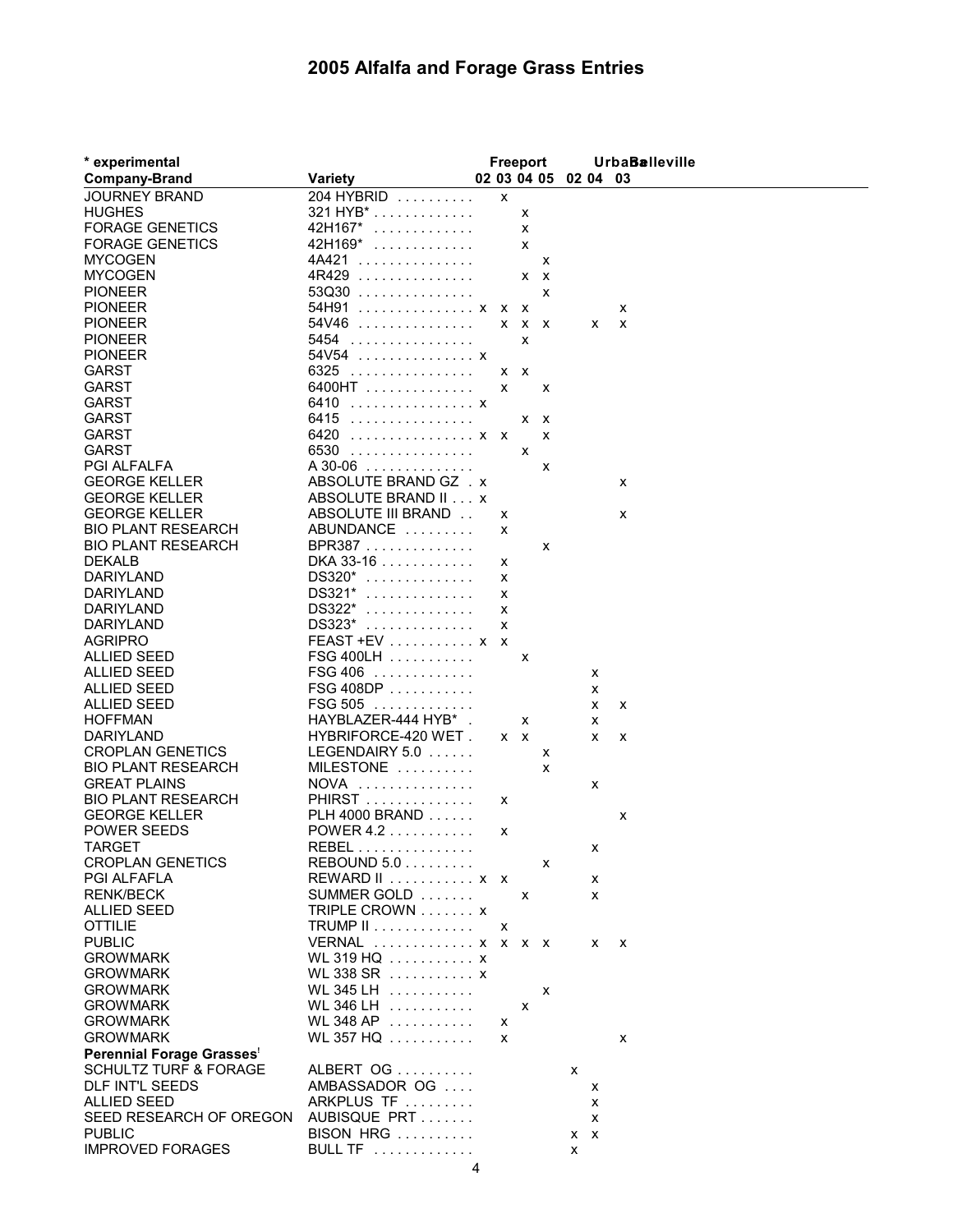## **2005 Alfalfa and Forage Grass Entries**

| * experimental                  |                                   | Freeport    |   |         | <b>UrbaBalleville</b>              |
|---------------------------------|-----------------------------------|-------------|---|---------|------------------------------------|
| <b>Company-Brand</b>            | <b>Variety</b>                    | 02 03 04 05 |   |         | 02 04 03                           |
| SEED RESEARCH OF OREGON         | CENTURY OG                        |             | x |         |                                    |
| CEBECO INT'L. SEEDS, INC.       | CISI OG $10^*$ OG $\ldots \ldots$ |             | x |         |                                    |
| <b>PUBLIC</b>                   | CLAIR TM $\ldots \ldots \ldots$   |             |   | $X$ $X$ |                                    |
| <b>EMERALD COMMODITIES</b>      | $EC407* PRG$                      |             | x |         |                                    |
| <b>ALLIED SEED</b>              | $ENHANCE TF$                      |             |   | X       |                                    |
| <b>ALLIED SEED</b>              | $EXTEND$ OG $\ldots \ldots$       |             | x |         |                                    |
| <b>DLF INT'L SEEDS</b>          | FELINA FS                         |             | X |         |                                    |
| PICKSEED WEST                   | FESTIVAL TF                       |             |   | x       |                                    |
| <b>ALLIED SEED</b>              | <b>GRAND DADDY PRT</b>            |             |   | X       |                                    |
| <b>SMITH SEED SERVICES</b>      | <b>GRAND DADDY PRT</b>            |             | x |         |                                    |
| <b>DLF INT'L SEEDS</b>          | <b>HYKOR FS</b>                   |             |   | X       |                                    |
| SEED RESEARCH OF OREGON ICON OG |                                   |             | x |         |                                    |
| <b>PENNINGTON</b>               | JESUP MAX Q TF                    |             |   | X       |                                    |
| <b>AMPAC</b>                    | K5666 $V^*$ TF                    |             | x |         |                                    |
| <b>PUBLIC</b>                   | KENTUCKY 31 TF $\ldots$           |             |   | $X$ $X$ |                                    |
| DLF INT'L SEEDS                 | KORA TF                           |             | x |         |                                    |
| CEBECO INT'L. SEEDS, INC.       | LATEMATE OG                       |             | x |         |                                    |
| <b>PUBLIC</b>                   | LINCOLN SB                        |             |   | $X$ $X$ |                                    |
| <b>ALLIED SEED</b>              | MARATHON RC                       |             | X |         |                                    |
| SEED RESEARCH OF OREGON         | MONTANA MB                        |             |   | x       |                                    |
| <b>ALLIED SEED</b>              | OG 9701 OG                        |             | x |         |                                    |
| <b>PUBLIC</b>                   | PALATON RC                        |             | x |         |                                    |
| <b>ALLIED SEED</b>              | PEAK SM                           |             | X |         |                                    |
| SMITH SEED SERVICE              | PERSIST OG                        |             |   | x       | <sup>1</sup> Key to Grass Species  |
| DLF INT'L SEEDS                 | <b>PERUN FS</b>                   |             |   | X       | $C =$ Chicory                      |
| <b>PUBLIC</b>                   | POTOMAC OG                        |             |   | $X$ $X$ | FS= Festulolium                    |
| <b>SMITH FARMS</b>              | PROFILE OG                        |             |   | X       | HRG= Hybrid ryegrass               |
| <b>AMPAC</b>                    | QUANTUM* TF                       |             | x |         | LH= Lolium hybridum                |
| <b>LEWIS SEED</b>               | RAD-MA216* TF                     |             | X |         | MX= Mixture                        |
| SEED RESEARCH OF OREGON         | STOCKMAN TF                       |             |   | X       | OG= Orchard grass                  |
| <b>ALLIED SEED</b>              | SUMMIT TM $\ldots \ldots \ldots$  |             | X |         | PB= Prairie bromegrass             |
| SMITH SEED SERVICES             | TAKENA OG                         |             | X |         | PG= Prairie grass                  |
| SMITH SEED SERVICE              | TAKENA 2 OG                       |             |   | X       | PR= Perennial ryegrass             |
| DLF INT'L SEEDS                 | TERELITE II HRG                   |             |   | x       | PRT= Perennial ryegrass tetraploid |
| <b>PUBLIC</b>                   | TONGA PRT                         |             |   | $X$ $X$ | RC= Reed canarygrass               |
| <b>IMPROVED FORAGES</b>         | UDDER OG                          |             | X |         | SB= Smooth bromegrass              |
| <b>LEWIS SEED</b>               | VALLY SELECT MX                   |             | X |         | TF= Tall fescue                    |
| LEWIS                           | VOYAGER HRG                       |             |   | x       | TM= Timothy                        |
| <b>AMPAC</b>                    | YORK* SB $\dots\dots\dots$        |             | x |         |                                    |

 $2$  Fall Dormancy Scale: 1= Least fall growth; 9= greatest fall Growth

 $^3$ WS = winter survival index as determined in University of Wisconsin and Minnesota trials:

1= superior winter survival 2= very good 3= good 4= adequate 5= low 6= no winter survival

^ Varieties not reviewed by the National Alfalfa Review Board. Resistance information not Verified.

| <sup>4</sup> Disease and Pest Abbreviations | %                        |                         |
|---------------------------------------------|--------------------------|-------------------------|
| <b>BW</b> = Bacterial Wilt                  | <b>Resistant</b>         |                         |
| VW = Verticillium Wilt                      | <b>Plants</b>            | <b>Resistance Class</b> |
| $FW = Fusarium$ Wilt                        | $HR = High Resistance$   | >50                     |
| $AN = Anthracnose$                          | $R =$ Resistant          | $31 - 50$               |
| PRR = Phytophthora Root Rot                 | $MR = Medium Resistance$ | 15-30                   |
| $APH =$ Aphanomyces                         | $LR = Low Resistance$    | $6 - 14$                |
| PA = Pea Aphid                              | $S =$ Susceptible        | $0 - 5$                 |
| SN = Stem Nematode                          | $ND = Not Determined$    |                         |
| RN = Root Knot Nematode                     |                          |                         |
|                                             |                          |                         |

LH = Leafhopper